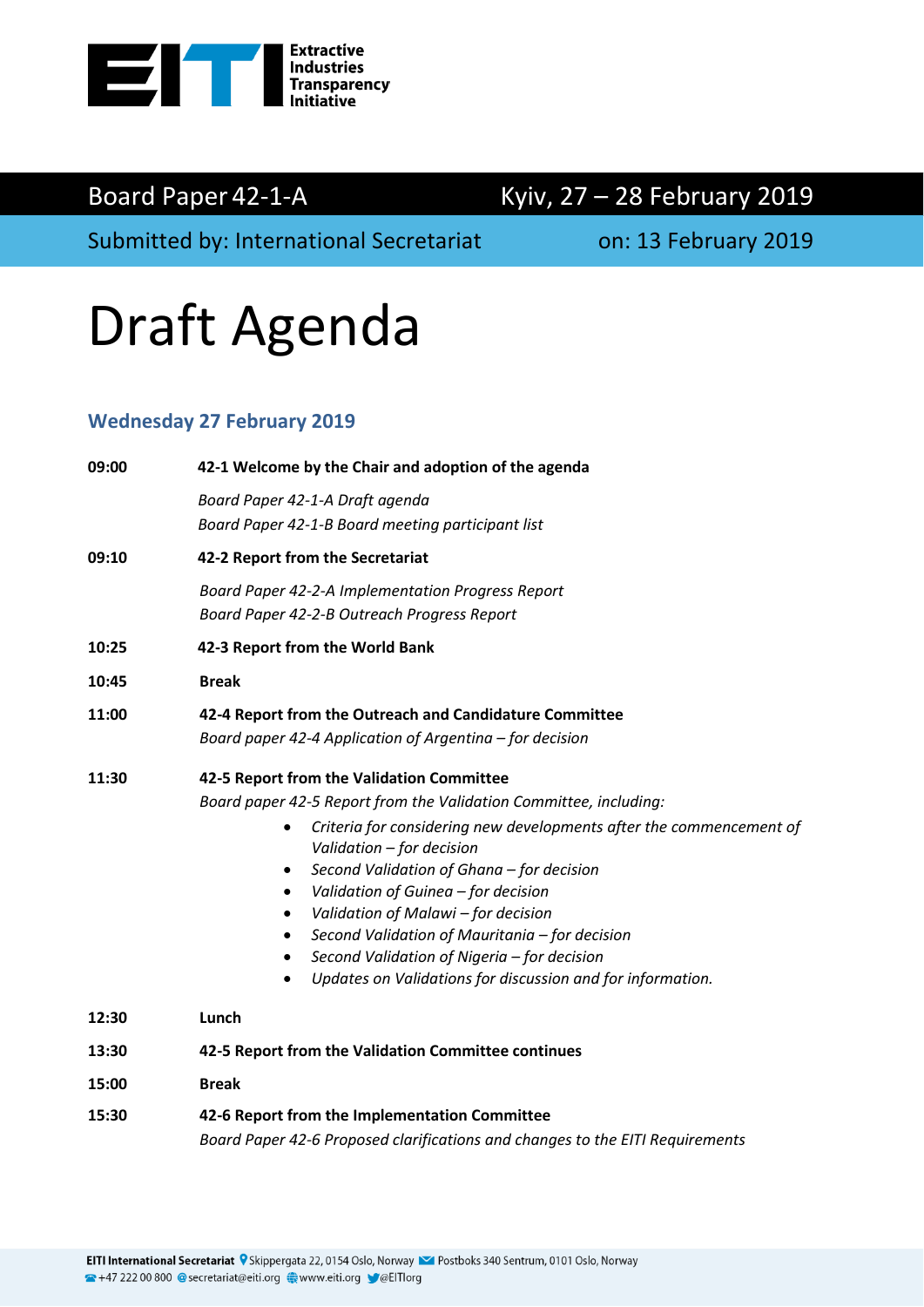**17:00 Session ends**

### **Thursday 28 February 2018**

| 09:00 | 42-6 Report from the Implementation Committee continues                                                                             |
|-------|-------------------------------------------------------------------------------------------------------------------------------------|
| 10:45 | <b>Coffee Break</b>                                                                                                                 |
| 11:00 | 42-6 Report from the Implementation Committee continues                                                                             |
| 12:30 | Lunch                                                                                                                               |
| 13:30 | 42-7 Report from the Governance and Oversight Committee<br>Board paper 42-7 Proposed amendments to the EITI Articles of Association |
| 14:30 | 42-8 Report from the Finance Committee<br>Board Paper 42-8 2018 Annual Accounts                                                     |
| 15:00 | 42-9 Report from the Audit Committee                                                                                                |
|       | Board Paper 42-9 Report from the Audit Committee                                                                                    |
| 15:10 | <b>42-10 EITI Global Conference</b>                                                                                                 |
|       | Board Paper 42-10 Preparations to the 2019 Global Conference                                                                        |
| 15:45 | 42-11 Any other business                                                                                                            |

**16:00 Close**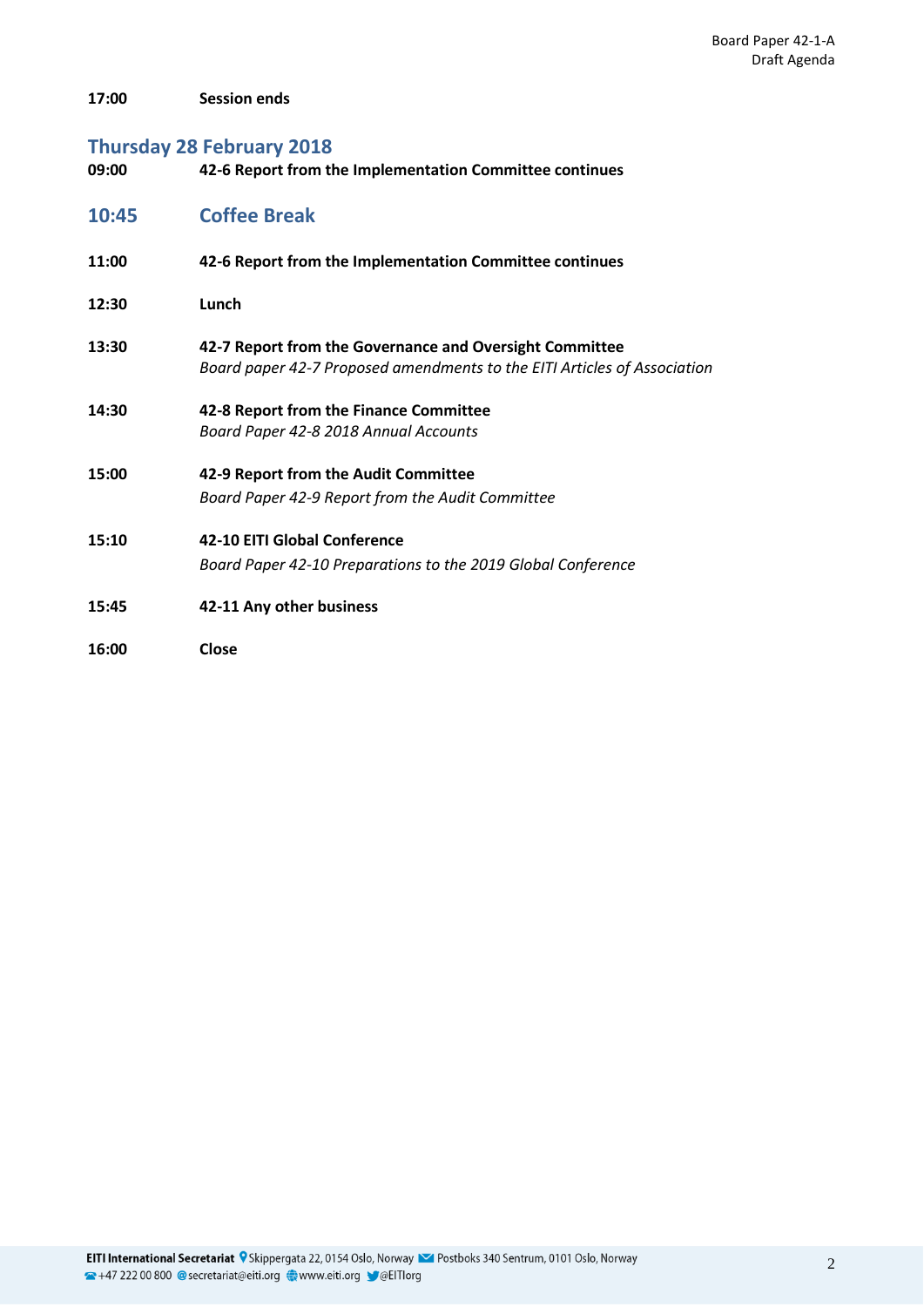#### **Summary of actions from previous Board meetings**

Note: In Berlin, the Board agreed to include, in future Board agendas, a summary of action points agreed at previous meetings and details on their current status. In Lima, the Board agreed the update should list all actions from the previous meeting and action items from earlier meetings that were not yet complete.

| <b>Agenda</b>                                                             | <b>Action</b><br><b>Status</b>                                                                         |          |  |  |  |
|---------------------------------------------------------------------------|--------------------------------------------------------------------------------------------------------|----------|--|--|--|
| item                                                                      |                                                                                                        |          |  |  |  |
| Action items from 41 <sup>st</sup> Board Meeting, Dakar, Senegal          |                                                                                                        |          |  |  |  |
| $41 - 4 - A$                                                              | The EITI to undertake a targeted effort for SOE transparency to work more closely                      | Ongoing  |  |  |  |
|                                                                           | with SOEs to improve disclosures of SOEs in EITI countries and beyond. The effort                      |          |  |  |  |
|                                                                           | will be undertaken in close collaboration with key partners and depend on demand                       |          |  |  |  |
|                                                                           | and funds available.                                                                                   |          |  |  |  |
| $41 - 4 - A$                                                              | The Board to clarify Requirements 2.6, 4.5 and 6.2 based on the lessons learned                        | Complete |  |  |  |
|                                                                           | from Validation.                                                                                       |          |  |  |  |
| $41 - 4 - B$                                                              | The Board to continue supporting implementing countries and SOEs to                                    | Ongoing  |  |  |  |
|                                                                           | systematically disclose information on the sale of the state's share of oil, gas and                   |          |  |  |  |
|                                                                           | minerals, including new countries joining the effort.                                                  |          |  |  |  |
| $41 - 4 - B$                                                              | Subject to available funding, the Board to continue supporting commodity trading                       | Ongoing  |  |  |  |
|                                                                           | transparency globally through outreach to governments, SOEs and commodity                              |          |  |  |  |
|                                                                           | traders.                                                                                               |          |  |  |  |
| $41 - 4 - B$                                                              | The Board to clarify Requirement 4.2 based on the findings from the targeted                           | Ongoing  |  |  |  |
|                                                                           | efforts and further consultation with the working group.                                               |          |  |  |  |
| $41 - 4 - B$                                                              | The Secretariat to review and present the outcomes of the targeted efforts in a                        | Complete |  |  |  |
|                                                                           | publication and at a high-level event in early 2019.                                                   |          |  |  |  |
| $41 - 4 - C$                                                              | The Implementation Committee to form a working group for revisions to the                              | Ongoing  |  |  |  |
|                                                                           | Standard and propose specific changes to the Standard at the next Board meeting.                       |          |  |  |  |
| $41-5-A$                                                                  | The International Secretariat to undertake additional data collection regarding                        | Complete |  |  |  |
|                                                                           | progress since the commencement of Afghanistan's Validation on the                                     |          |  |  |  |
|                                                                           | developments noted in Acting Minister of Mines and Petroleum Nargis Nehan's                            |          |  |  |  |
|                                                                           | letter.                                                                                                |          |  |  |  |
| $41 - 5 - A$                                                              | The Validation Committee to review the Secretariat's update on the Validation of                       | Complete |  |  |  |
|                                                                           | Afghanistan at its next meeting on 5 December 2018 and make an updated<br>recommendation to the Board. |          |  |  |  |
| $41 - 5 - B$                                                              | The Validation Committee to submit a recommendation on the Validation of                               | Pending  |  |  |  |
|                                                                           | Ethiopia, following receipt of the MSG comments and finalisation of the Validation                     |          |  |  |  |
|                                                                           | report.                                                                                                |          |  |  |  |
| $41 - 5 - C$                                                              | The Validation Committee to submit a recommendation on the second Validation                           | Complete |  |  |  |
|                                                                           | of Nigeria, following receipt of MSG comments and finalisation of the assessment.                      |          |  |  |  |
| $41 - 5 - D$                                                              | The Chair to write to the Government of Papua New Guinea announcing the                                | Complete |  |  |  |
|                                                                           | Board's decision.                                                                                      |          |  |  |  |
| $41 - 5 - D$                                                              | The Secretariat to publish the results of the Validation, including the supporting                     | Complete |  |  |  |
|                                                                           | documentation.                                                                                         |          |  |  |  |
| $41 - 7 - B$                                                              | The Secretariat to propose an amended draft work plan to the Board for final                           | Complete |  |  |  |
|                                                                           | approval.                                                                                              |          |  |  |  |
| $41 - 8$                                                                  | The Secretariat to establish a working group to consider themes and programme of                       | Complete |  |  |  |
|                                                                           | the Conference.                                                                                        |          |  |  |  |
| Incomplete action items from previous Board meetings                      |                                                                                                        |          |  |  |  |
| Action items from 40 <sup>th</sup> Board Meeting, 28-29 June 2018, Berlin |                                                                                                        |          |  |  |  |
| $40 - 4 - A$                                                              | The Board to apply requirement 8.3.c.i. as agreed.                                                     | Ongoing  |  |  |  |
|                                                                           |                                                                                                        |          |  |  |  |